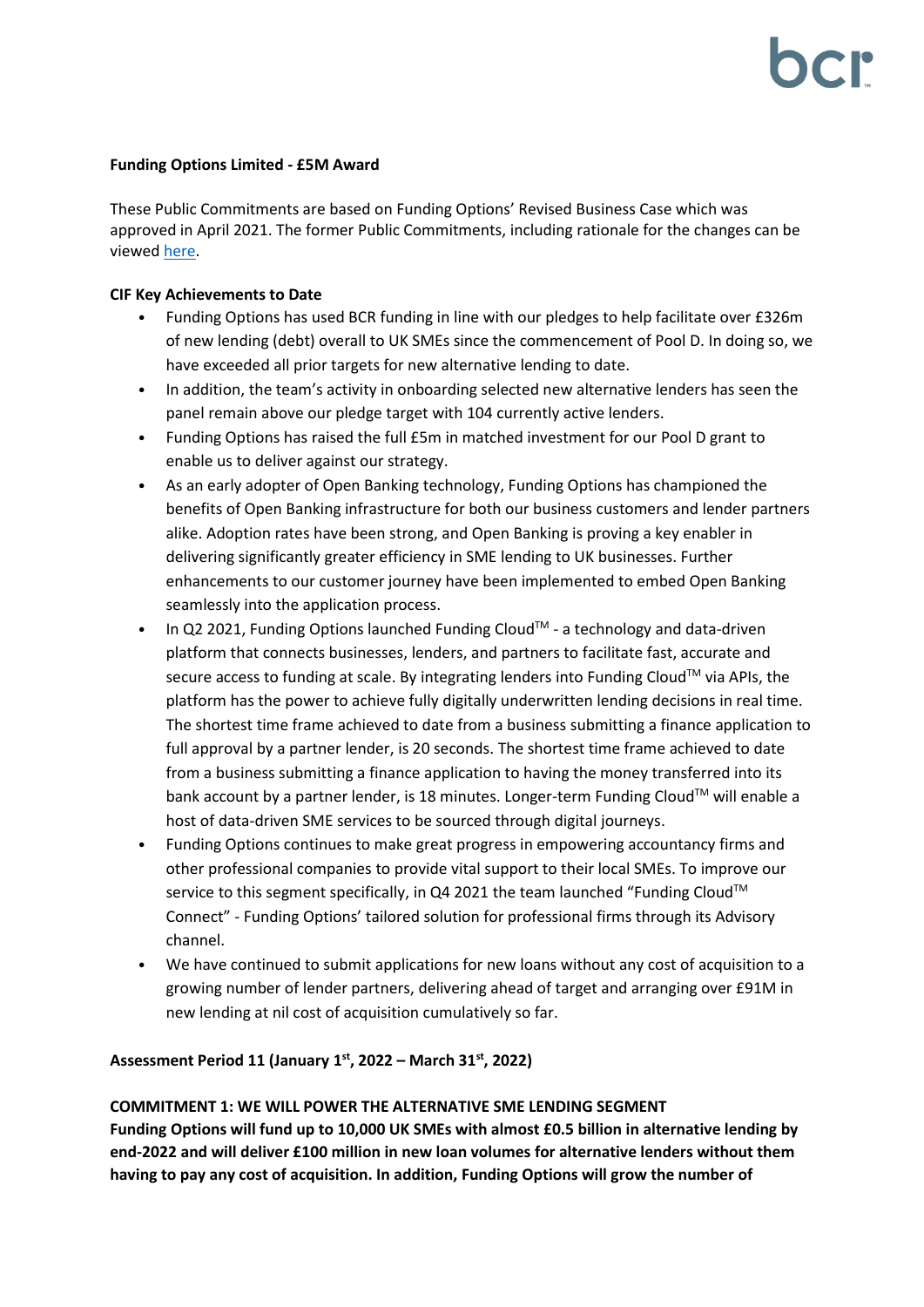**alternative lenders on its platform from the current 50 to 100, helping more to achieve scale to compete with the major banks. Funding Options will also deploy new free technology enabling at least 10 alternative SME lenders to adopt modern lending capabilities such as live pre-approvals and Open Banking, enabling them to better compete.**

The Funding Options team is partially on track to deliver this commitment by the end of December 2022.

Notwithstanding the ongoing challenging environment for SME finance, the team has continued to deliver strong results, achieving more than £31M in new lending volume assisted by the CIF grant funding in Q1 2022. This is again a great result for UK businesses, and we remain well positioned to facilitate almost £0.5bn in alternative lending by end-2022, on track with our Public Commitment.

While the Funding Options team achieved respectable new lending volumes during Q1 2022, the number of additional SMEs is not on track to meet the above commitment. Performance against the volume target reflects the ongoing challenges UK microbusinesses and younger businesses face in the post pandemic world, in accessing finance. With a significant proportion of lenders still reliant on the Recovery Loan scheme (RLS) to lend at meaningful scale, lender risk appetites have been tightened to such an extent that such businesses are faced with far shorter supply of potential funders than during pre-covid times.

Whilst Funding Options believes the RLS has been unsuccessful as a lending scheme overall, numerous non-bank lenders are still facing challenges in being unable to access capital competitively, particularly if they are not accredited to RLS. Although we continue to see an increase in demand at the lower end of the scale and further green shoots for market-based lending, we believe these challenges will continue to compromise the non-bank lenders' ability to provide competitive choice for UK SMEs this year and as such we are not on track to achieve the number of alternative lenders outlined in the above commitment.

## **COMMITMENT 2: WE WILL CHANGE SME BEHAVIOURS, FOR THEIR BENEFIT**

**Funding Options will double the number of SME visitors using its website to 1,000,000 p.a. by end-2022, in doing so transforming the number of UK SMEs that research and compare financial services providers online. Building on its current focus on alternative SME lending, Funding Options will get 30,000 SMEs to review their business current account (BCA) provider with an innovative new intelligent BCA comparison tool based on Open Banking data. Underpinning these commitments, Funding Options will grow its brand awareness to 10% of SMEs by 2022 (to be validated by a reputable external market research agency) to create a 'go to' online presence where SMEs can confidently access a diverse range of financial services providers. To support this alongside £5 million of Pool D funding - Funding Options will raise £5 million in matched private sector capital to further stimulate UK based SME financial services competition, a fundraising strategy unanimously agreed by existing investor shareholders.** 

The Funding Options team remains on track to deliver this commitment by the end of December 2022, with the sole exception of its target for adoption of the recently launched BCA comparison tool.

The business has continued its excellent progress changing SME behaviours for their benefit by increasing awareness of the financing options that are available to them through the non-bank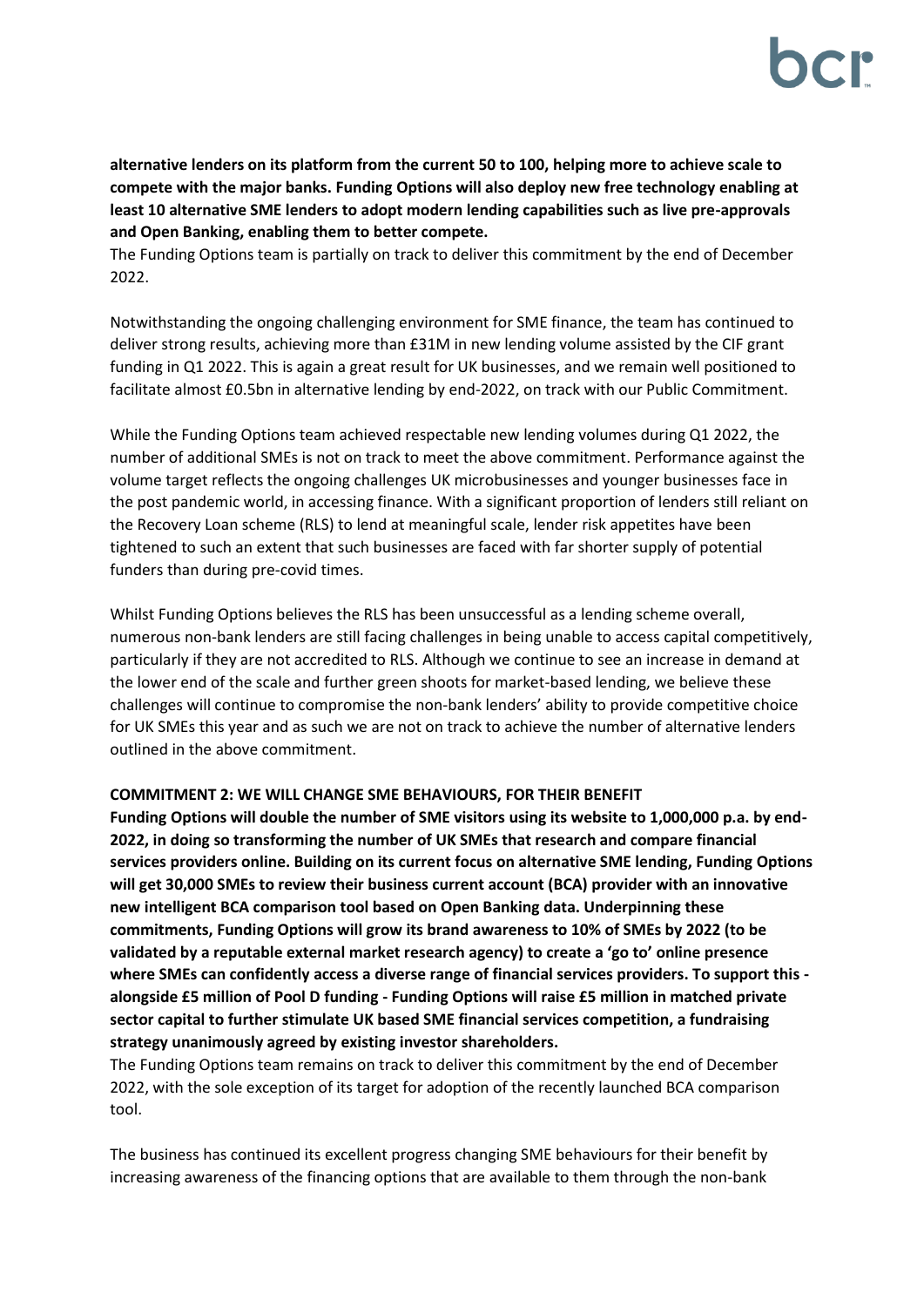lender community and providing them with a credible website destination to go to where they can do everything from research the different finance product types to accessing the UK's only dedicated green finance marketplace, by way of example. Off the back of achieving 98% of the increased target for website visitors in 2021, the team has started the year strongly, achieving 19% of the 2022 annual target already this quarter.

Brand awareness amongst UK SMEs has also remained consistently strong during Q1 2022. For the second consecutive quarter, the business achieved a brand awareness score of more than 30%, which puts us very significantly over target well in advance of the year-end deadline.

The development and release of our Business Current Account comparison tool based on Open Banking data - which was previously delayed due to a conscious decision to prioritise deliverables pertaining to our other Public Commitments - was completed in Q4 2021. Adoption of the BCA tool has been way below expectations, albeit with limited marketing investment in the product given the competing priorities at play. We recognise that it will not be possible to achieve the original target set at this stage in the BCA tool's evolution. Nevertheless, we will continue to grow the number of users as rapidly as possible.

### **COMMITMENT 3: WE WILL FILL THE GAP FROM CLOSING BANK BRANCHES**

**Funding Options will close the gap in local funding advice, by innovative new technology that will empower 1,000 accounting firms - from all corners of the UK - to act like traditional local bank managers in supporting SMEs. Funding Options will also run roadshows across the UK, to drive awareness and understanding of alternative SME finance. In addition, Funding Options will deploy a marketplace technology for banks, enabling them to offer alternative lending products to SME customers that do not fit their own lending criteria. This solution will be rolled out to banks representing one-quarter of SME banking market share.**

The Funding Options team remains on track to deliver this commitment by the end of December 2022, with the sole exception of its target for onboarding accounting firms from across the UK.

In Q4 2020 the team released "Project Ballpark" - Funding Options' solution for accounting firms through its Advisory channel. The launch of Funding CloudTM has provided a further technologydriven boost and Project Ballpark has been rebranded to Funding Cloud: Connect, our dedicated solution for professional advisors. Whilst the Commercial and Advisory teams have continued to make excellent progress onboarding new advisory partners and adoption of Funding Cloud: Connect has been strong, the team finds itself significantly short of the increased headline target for onboarding new accounting partners in Q1 2022. We recognise that it will be very difficult to make up the deficit in full over the remaining three quarters, notwithstanding our genuine efforts to do so.

With the planned physical regional roadshows not having been feasible previously given the Coronavirus restrictions, Funding Options agreed with BCR to amend our original Business Case to redirect planned investment in Marketing to other work streams that are more beneficial to SMEs under the circumstances. To replace the planned roadshows, a framework of regular webinars virtual roadshows - was established to reach accounting firms across the UK. The frequency of webinars accelerated during Q4 2021 with an additional 10 online sessions taking place, taking the total number of virtual roadshows for the year to 16, which is 267% of the headline planned target